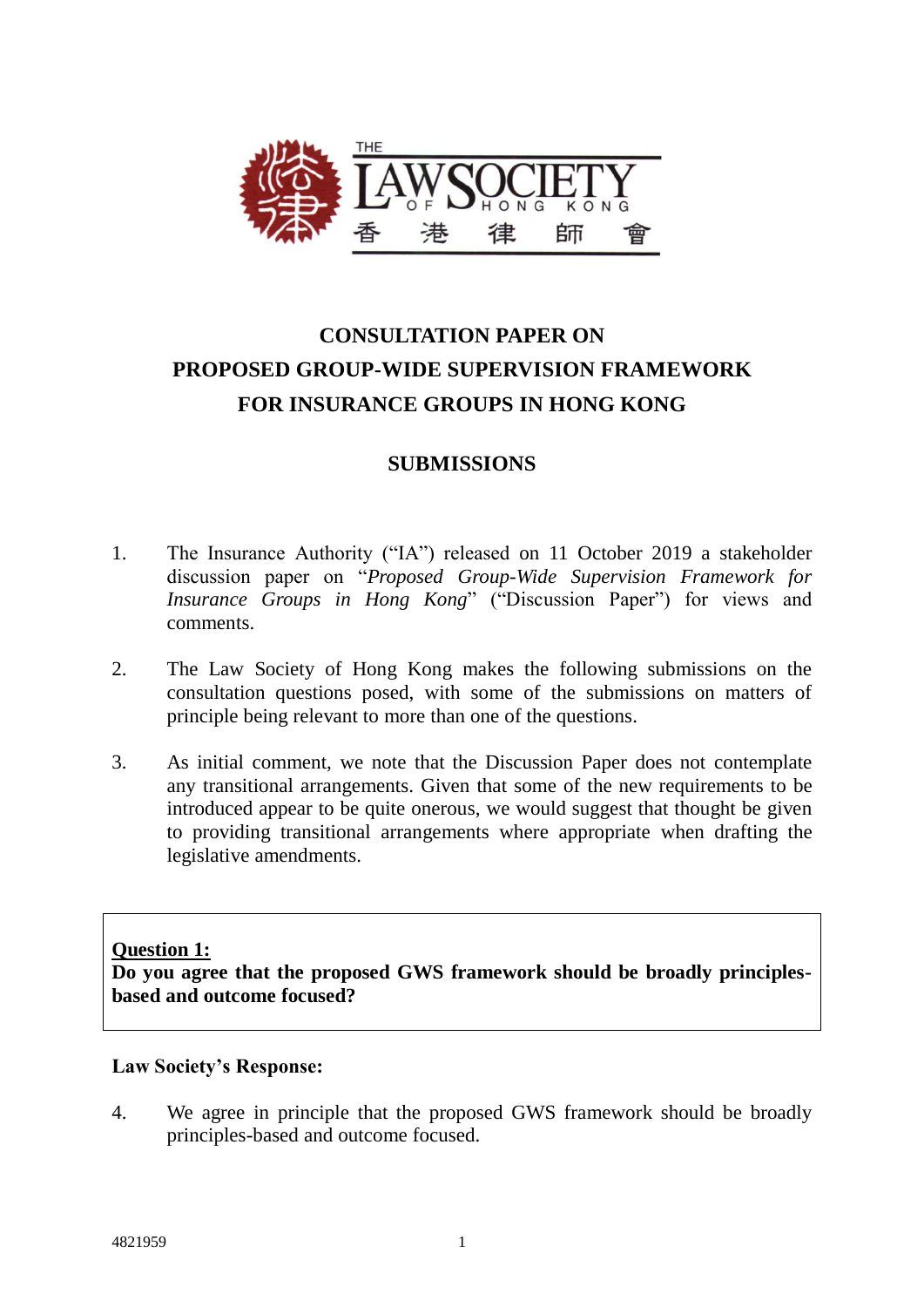- 5. However, we consider that the Discussion Paper does not adequately explain the mechanism of the proposed GWS framework. For example, though the proposals are limited to Hong Kong incorporated insurance group holding companies where the IA has been appointed as group-wide supervisor, once those requirements are satisfied further consideration needs to be given to the proposal that the IA be given discretionary power to designate whether the holding company should be subject to group wide supervision and, if so, how that discretion will be exercised. Similarly, we are concerned that the use of the proportionality principle may not ensure a "level playing-field" and fair and equal regulation of all insurance groups; and that applying all the proposed regulatory controls over a holding company, equivalent to those over an authorised insurer, may not be appropriate or necessary for a holding company of authorised and regulated insurance companies, particularly where the holding company carries on no other business and leaves all business decisions to the insurance companies themselves.
- 6. We suggest that greater clarity be provided to what constitutes an "insurance group" that will be subject to the framework (para. 12). We note that the IA is "committed to ensuring that insurance groups, including IAIGs, in Hong Kong remain competitive and strong" (para 3). It appears from this statement that the scope of "insurance groups" to be regulated by the IA under the framework will be broader than Internationally Active Insurance Groups ("IAIG's") as defined in the IAIS's ComFrame (see ICP 23 (23.0.a). We suggest that the IA clarifies what is to constitute an "insurance group" subject to the framework.
- 7. We note that many of the proposed new requirements for an "insurance holding company" are based on existing requirements for solo-entity authorised institutions in Hong Kong. Whilst certain proposals acknowledge the need to avoid duplication (e.g. double-counting of the minimum capital requirements and prescribed capital requirements in paras 15, 18, B1.3 and B1.10), we believe that, in drafting the amendment ordinance, rules/regulations and guidelines, particular attention should be given to avoiding unnecessary duplication and inconsistencies with rules already applicable to authorised insurers and their holding companies, to ensure that insurance holding companies and their subsidiary authorised insurers operating in Hong Kong are not put at a disadvantage to solo-entity authorised institutions operating in Hong Kong.
- 8. Given the inherent duplication of the proposed requirements over the regulations already imposed on authorised and regulated insurance companies in other jurisdictions, there is an implicit suggestion that those regulations may be inadequate or inadequately enforced. Notwithstanding the position taken by the IAIS in this matter, we are concerned that such a suggestion may be inappropriate for the IA.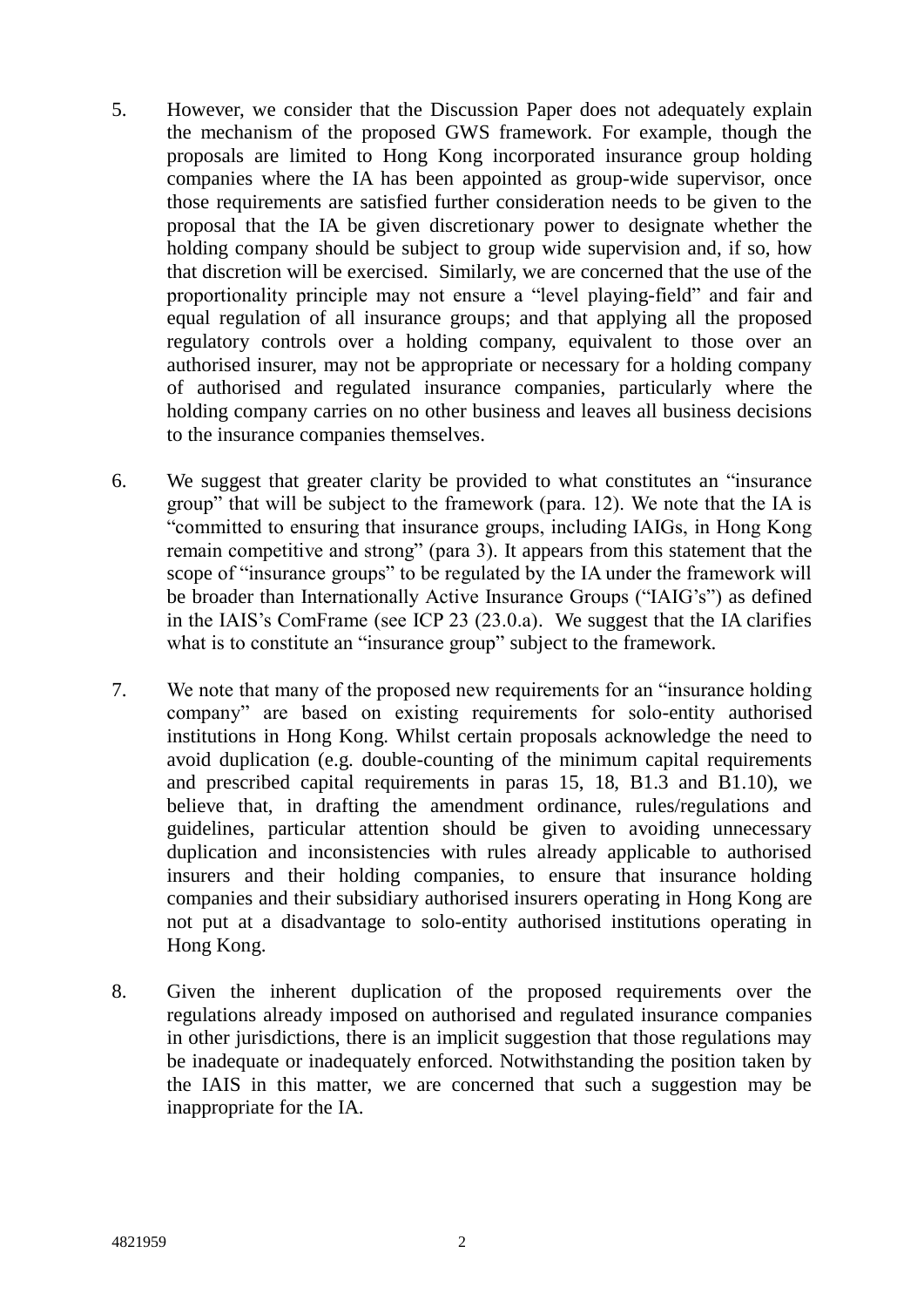# **Question 2:**

**Do you agree that the available capital resources for non-regulated legal entities in the insurance group should be defined as the IFRS shareholder equity less intangible assets?**

# **Law Society's Response:**

- 9. The term "non-regulated legal entities" needs to be clarified as it appears to mean all legal entities that are not subject to any regulation but may be more appropriately defined as legal entities that are not subject to any insurance regulation (though such a definition would then exclude for example insurance broking groups but not banks).
- 10. We are not in a position to comment on the appropriate level of capital for nonregulated legal entities in the insurance group, though we would assume that the available capital resources would take into account the nature and scale of the businesses of those entities.

# **Question 3:**

**For regulated entities that do not adopt a tiering approach, should there be exceptions to the proposed rule that all eligible capital resources of those regulated entities be classified to Tier 1?**

# **Law Society's Response:**

11. The terms "Tier 1 Unlimited" and "Tier 1 Limited" capital resources are not sufficiently described to enable us to comment on this question. In general, it is observed that exceptions to the proposed rule should be clearly set out.

# **Question 4:**

**Do you agree that for non-regulated entities, eligible capital resources of such entities should be allocated to the appropriate tier in accordance with criteria that are consistent with the ICS?**

# **Law Society's Response:**

12. We are not in a position to comment on the nature of capital resources of nonregulated entities to determine their eligibility for allocation.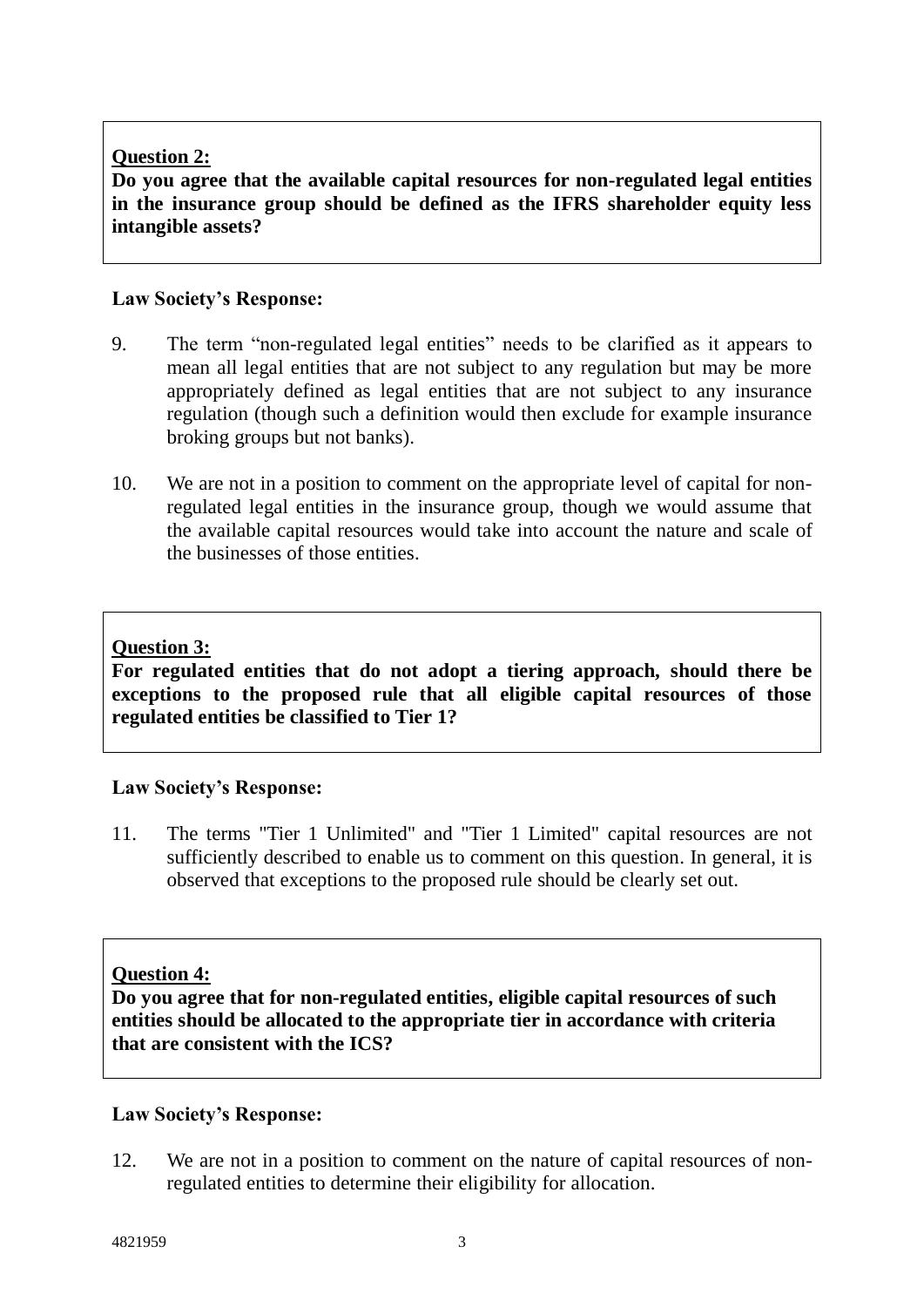# **Question 5:**

**Do you agree that the GMCR should be 100% supported by Tier 1 capital resources and Tier 1 Limited capital resources should be limited to 10% of the GMCR?**

# **Law Society's Response:**

13. We are not in a position to comment on the nature of capital resources to support GMCR, save that no economic justification is given for the absence of a limit proposed for Tier 1 capital resources while a 10% limit is proposed to be applied for Tier 1 Limited capital resources.

# **Question 6:**

**Do you agree with the proposed considerations the IA would take into account when deciding whether or not to apply a supervisory variation to GPCR?**

# **Law Society's Response:**

- 14. It is uncertain as to what criteria will be applied when assessing the proposed considerations; these criteria and how they will be applied should be clearly expressed.
- 15. In addition, we believe that there should be a clear process set out in the amendment ordinance as to the process to be adopted by the IA when seeking to impose a supervisory variation, including a reasonable period of notification to be given to the insurance group, opportunity for the insurance group to object with reasons to any such proposed variation, as well as an appeal mechanism.

# **Question 7:**

**Do you agree that the GIECA should be calibrated uniformly for all entities to a target criteria of 99.5% value-at-risk over a one-year time horizon, or equivalent?**

#### **Law Society's Response:**

16. We are not in a position to comment on the formula to be adopted to determine the proposed target criteria but we would observe that the principles of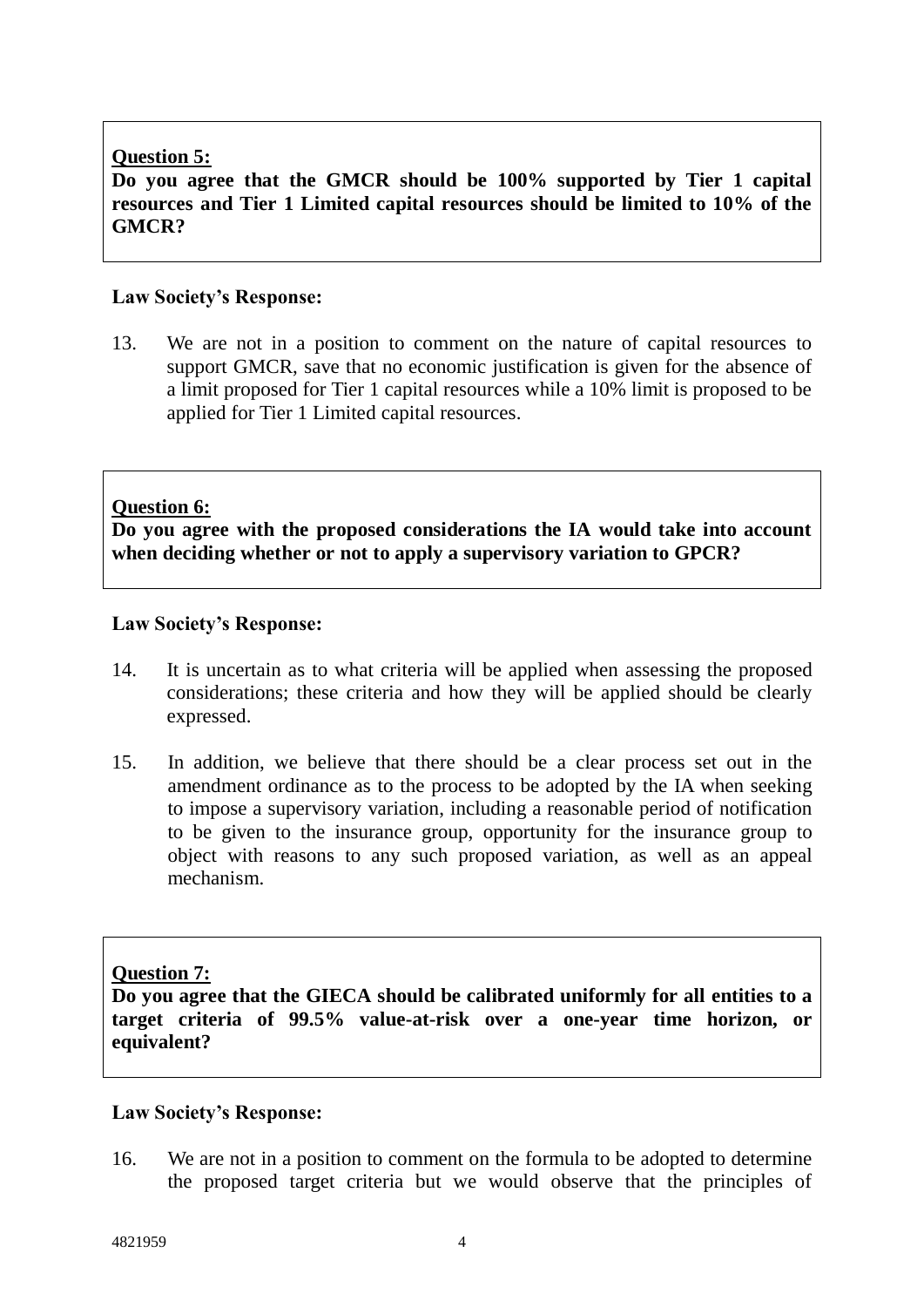uniformity, consistency and transparency should always be adopted when applying discretionary criteria.

#### **Question 8:**

**Do you agree with the approach to the group-wide ERM Framework and ORSA?**

#### **Law Society's Response:**

17. We are concerned that the proposed approach will represent duplication of the ERM and ORSA work carried out by the regulated insurance companies within the relevant group but insofar as non-regulated legal entities form part of the group, we have no comment.

#### **Question 9:**

**Do you have any comments on the responsibilities of the Group Board for Corporate Governance?**

#### **Law Society's Response:**

- 18. It is proposed that the guideline on Group-wide Corporate Governance will include requirements for the holding company in relation to its insurance group to establish and implement a corporate governance framework that provides for sound and prudent management and oversight of the group's business and adequately recognizes and protects the interests of policy holders (para. 33 of the Discussion Paper).
- 19. We consider that the responsibility of "*adequately recognizes and protects the interests of policy holders*" should be on the insurers, not the holding company, particularly where the holding company holds interests in companies which are not insurers. The holding company should have a responsibility for ensuring that each insurer within its group complies with all regulations applicable to it to protect the interests of its policy holders.

#### **Question 10:**

**Do you have any comments on the proposed Risk Management and Internal Controls guideline?**